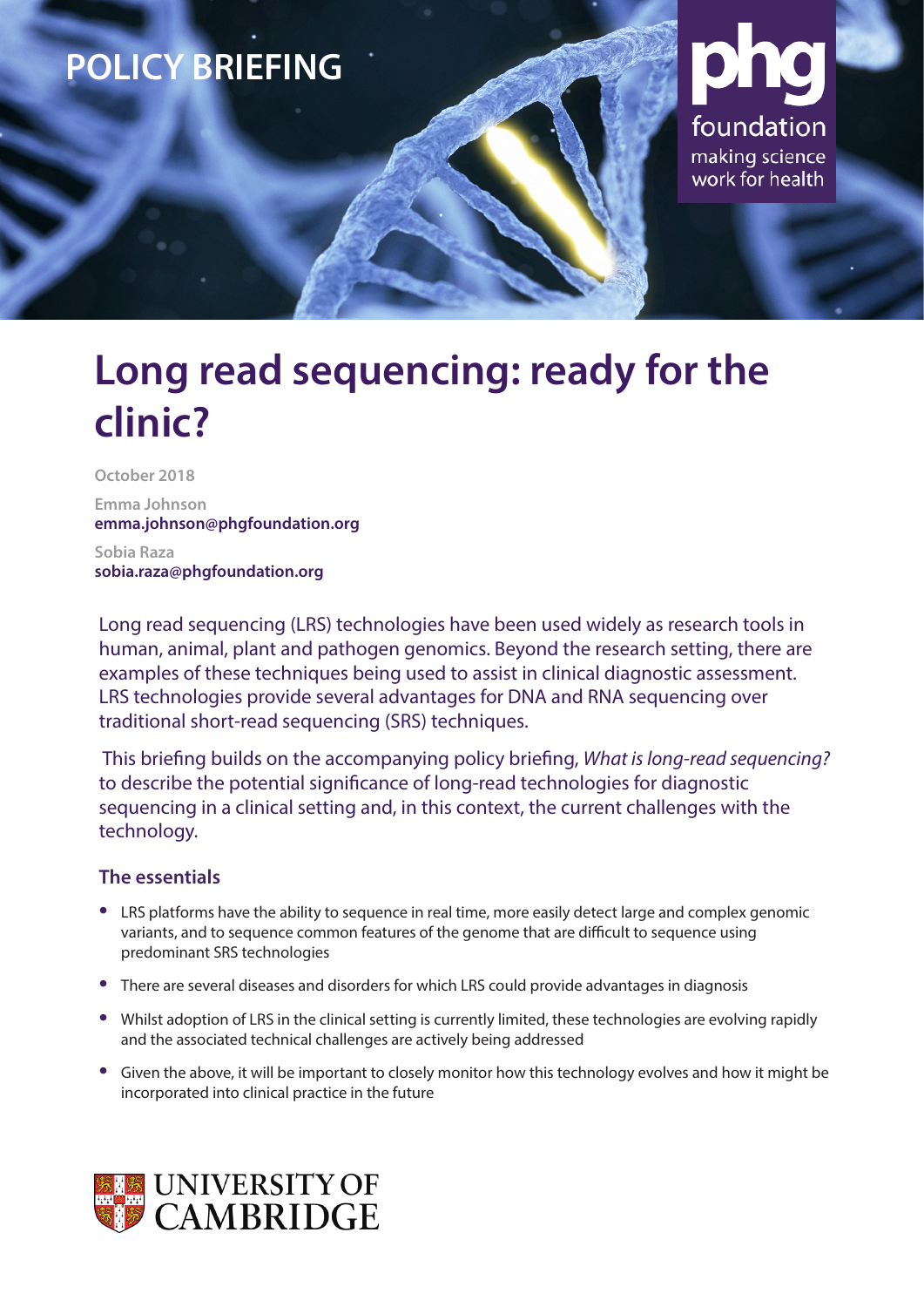## **POLICY BRIEFING**



### **What are the potential clinical implications of long-read sequencing?**

The advantages of sequencing longer reads are set out in the accompanying note *What is long-read sequencing?* The ability to produce long reads has implications for clinical sequencing and analysis. In the clinical setting, LRS technologies could be especially useful for:

- **• Rare disease diagnosis:** Easier detection of large variants and complex structural features which can be implicated in disease. For example, there are around 40 neurological conditions – including the spinocerebellar ataxias, Fragile X syndrome and myotonic dystrophy – that are associated with repeat expansions, and for which LRS might provide a useful diagnostic tool. In 2017, long-read, whole-genome sequencing was used in the clinic to identify a large genomic rearrangement and diagnose a rare disease in a previously undiagnosed patient<sup>1</sup>
- **• Cancers:** LRS makes it easier to detect gene fusion events and chromosomal rearrangements that are prevalent in many cancers. These technologies also enable same day genomic and epigenomic analyses which may provide clinically relevant information for diagnosis. Thus, they could facilitate greater speed and personalisation of diagnosis and treatment. In addition, the ability to perform full transcript (RNA) profiling has advantages for understanding the clinical significance of differing RNA forms produced from the same gene (splice variants) in cancers
- **• Human leukocyte antigen (HLA) typing:** Improved genotyping of the highly polymorphic human leukocyte antigen (HLA) region for diagnosis of various autoimmune disorders and for examination of this region prior to organ or stem cell transplant
- **• Infectious disease genomics:** The comparative speed of LRS, plus flexible depth sequencing in just a few hours, makes it an attractive option for the *in situ* diagnosis of infectious disease agents. This could potentially facilitate a rapid logistical response for the identification and management of disease sources and disease spread
- **• Simplifying laboratory workflows:** As LRS can detect a broad range of genomic variation, it could, in principle, replace multiple technologies currently used in the diagnosis of some genetic conditions. In addition, real-time sequencing obviates the need for batch sampling, meaning that samples can be analysed individually and immediately, without the need to collect and prepare a sufficient number of samples to perform a cost-efficient sequencing run. This has particular advantages in scenarios that utilise fresh or fresh-frozen samples, and in time-sensitive settings

Currently, the two primary producers of 'true' LRS platforms are Pacific BioSciences (PacBio) and Oxford Nanopore Technologies (Nanopore).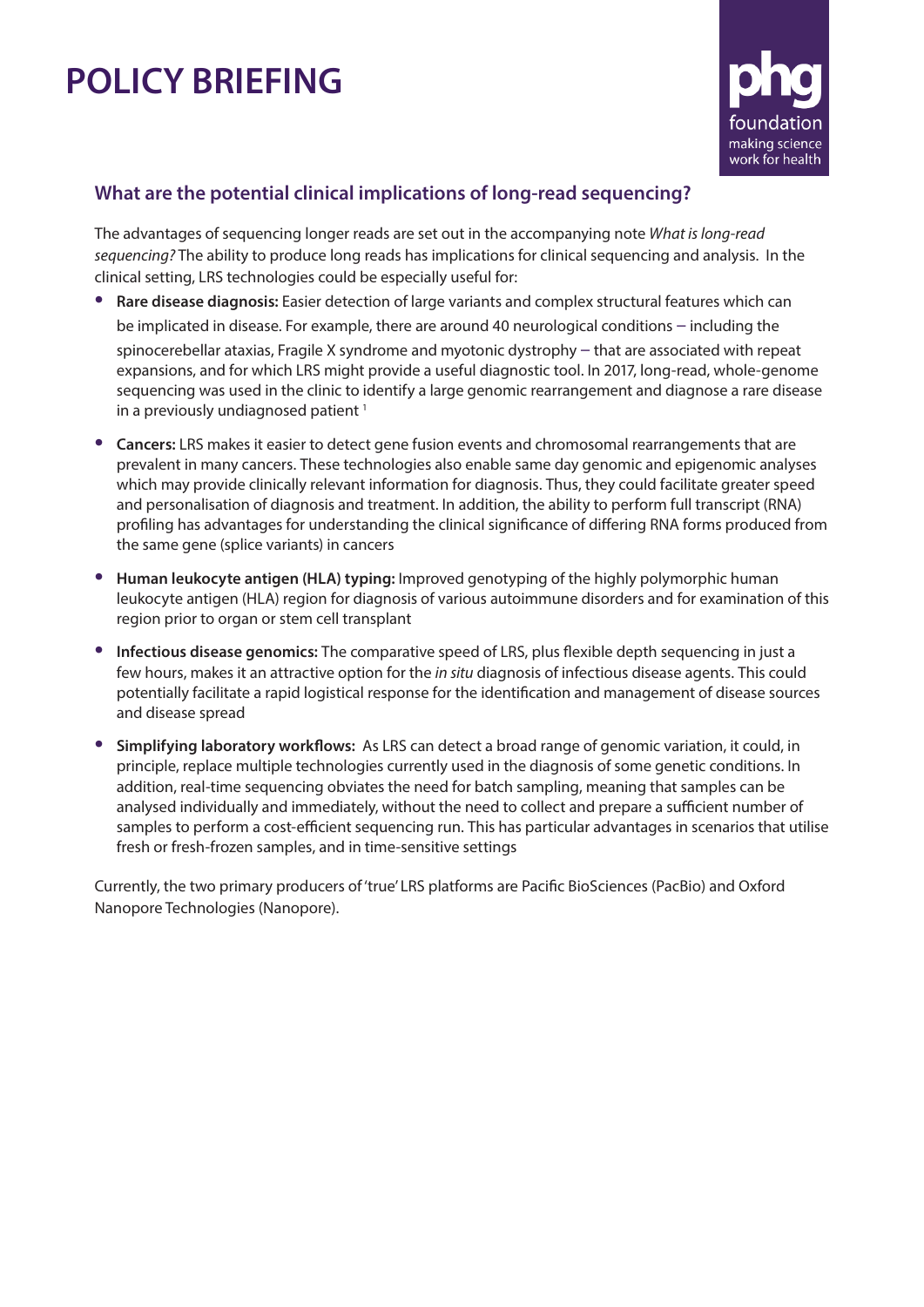## **POLICY BRIEFING**



### **What are the current challenges with long-read sequencing?**

Whilst LRS presents distinct opportunities, it does not necessarily address all the shortcomings of preceding sequencing technologies. In addition, LSR technologies present challenges of their own:

- **• Input material:** In order for long-reads to be sequenced successfully, the DNA sample must be of sufficient quality and have limited breakage. This is higher than the minimum required for SRS. In addition, some LRS approaches require larger DNA input volumes than SRS. These requirements could be problematic for some clinical samples
- **• Error rate:** LRS provides comparatively low sequencing accuracy dependent on input sample quality: 85-89% for individual base calls<sup>2</sup> compared to >99% with certain SRS technology <sup>3</sup>. For some technologies error can be reduced by increasing the amount of sequencing performed to produce high consensus accuracy. Multiple sequencing of single, but shorter, molecules enables >99.9% consensus sequence accuracy with PacBio and around 95% with Nanopore<sup>3</sup>, however using shorter reads can negate some of the benefit of long-read technology. Hybrid sequencing (using both LRS and SRS) is often currently preferred to optimise accuracy
- **• Cost:** The cost of reading a genome to high accuracy is currently higher when compared to SRS. For example, human whole genome characterisation using PacBio systems has been estimated around \$3000-6000 compared to <\$1000 using SRS <sup>1,4</sup>. This could make it prohibitive for some applications, although costs are falling. The initial system costs are very low for some LRS systems, e.g. \$1000 for a Nanopore MinION starter pack, but high for others – \$350,000 for PacBio Sequel system at launch. This means that consideration should be given to whether services are better acquired through direct platform purchase or through an external sequencing service provider
- **• Throughput:** For some but not all LRS platforms, the amount of DNA that can be analysed simultaneously is currently lower than is possible with SRS sequencing